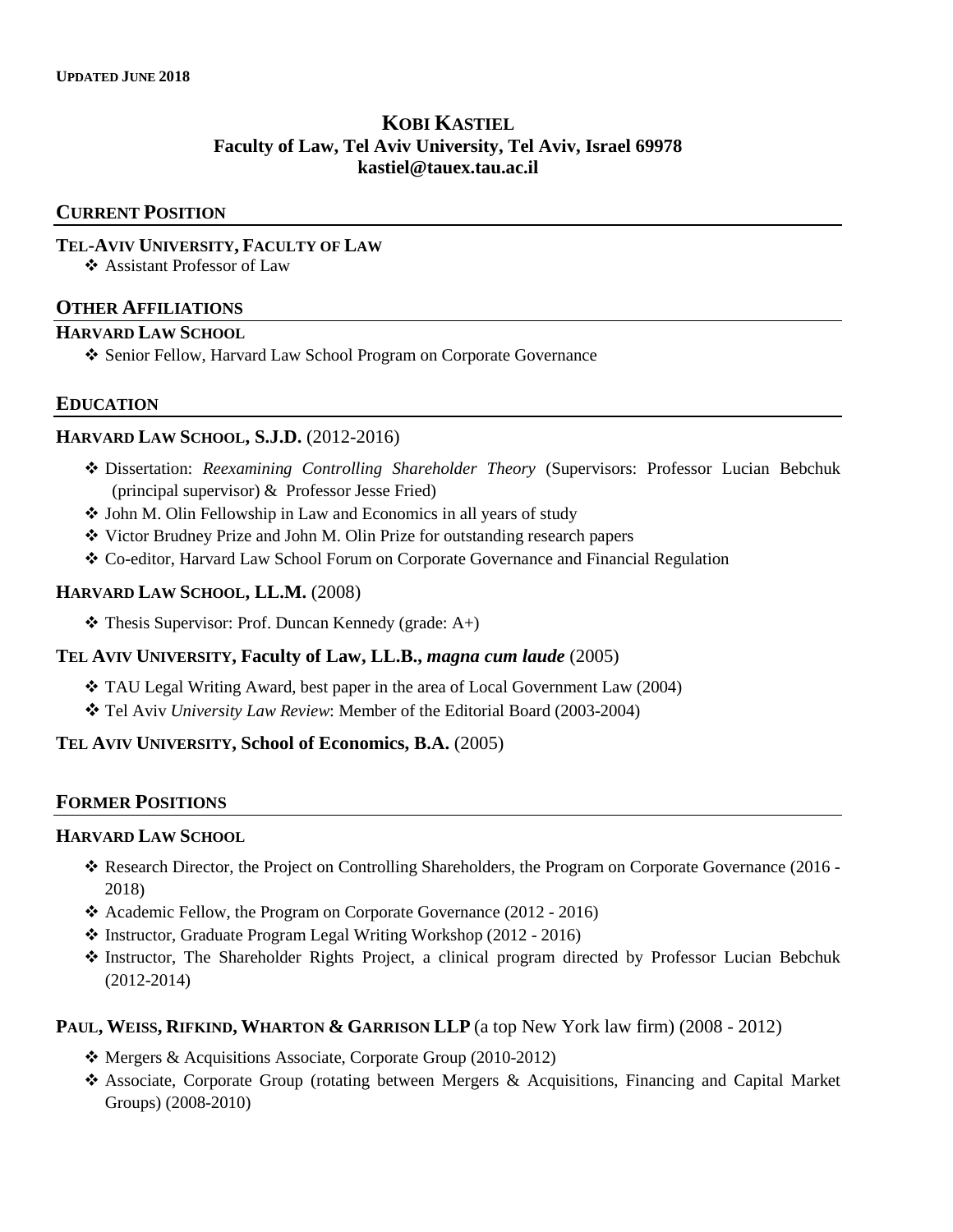## **ISRAEL SUPREME COURT** (Jerusalem, Israel) (2005-2007)

- Law Clerk to Hon. Justice Asher D. Grunis (formerly the Chief Justice of the Supreme Court)
- ❖ Senior Law Clerk to Hon. Justice Salim Joubran

## **CONSULTING**

 $\div$  Have provided research services in connection with matters involving corporate governance, corporate ownership structures, and corporate transactions.

## **PUBLICATIONS**

- 1. *The Perils of Small-Minority Controllers,* GEORGETOWN LAW JOURNAL (2018)*, Forthcoming* (with Lucian A. Bebchuk).
- 2. *The 'Hidden' Tax Cost of Executive Compensation*, 70 STANFORD LAW REVIEW ONLINE 179 (2018) (with Noam Noked)
- 3. *Calculating Expectation Damages in Risk-Intensive Ventures,* 47 HEBREW UNIVERSITY LAW REVIEW 413 (2018), (with Yotam Kaplan).
- 4. *The Untenable Case for Perpetual Dual-class Stock,* 103 VIRGINIA LAW REVIEW 585 (2017) (with Lucian A. Bebchuk).
- 5. *"Captured Boards": The Rise of "Super Directors" and the Case for a Board Suite,* WISCONSIN LAW REVIEW 19 (2017) (with Yaron Nili); Won the best paper award, Weinberg Center's 2017 Corporate Governance Symposium.
- 6. *In Search of the "Absent Shareholders": A New Solution to Retail Investors' Apathy,* 41 DELAWARE JOURNAL OF CORPORATE LAW 55 (2016) *(with Yaron Nili).*
- 7. *Against All Odds: Hedge Fund Activism in Controlled Companies*, 16 COLUMBIA BUSINESS LAW REVIEW 60 (2016); Won the HLS 2015 Victor Brudney Prize for an outstanding paper in the area of corporate law.
- 8. *Executive Compensation in Controlled Companies*, 90 INDIANA LAW JOURNAL 1,131 (2015); Won the HLS 2014 John M. Olin Prize for an outstanding paper in the area of law & economics.

# **SELECTED AWARDS AND HONORS**

- $\div$  Best Paper Award, Weinberg Center's 2017 Corporate Governance Symposium (2017);
- $\div$  Recipient of the John M. Olin Fellowship in Law and Economics in all years of study (2012-2016);
- \* Recipient of the Harvard Law School Graduate Program Fellowship in all years of study (2012-2016);
- $\div$  The Victor Brudney Prize for an outstanding paper in the area of corporate law (2015);
- $\div$  The John M. Olin Prize for an outstanding paper in the area of law & economics (2014);
- Harvard Law School Summer Academic Fellowship (2013, 2015);
- Harvard Law School Empirical Legal Research Group Co-chair (2014);
- $\div$  TAU Legal Writing Award, best paper in the area of Local Government Law (2004);
- *Tel Aviv University Law Review*: Member of the Editorial Board (2003-2004);
- $\triangleleft$  Oralist, TAU Moot Court, argued once a year by four of the faculty's best students (2004);
- $\triangleleft$  Rector Scholarship for outstanding social involvement (2004);
- Dean's List and Merit Scholarship for academic excellence (2001-2003);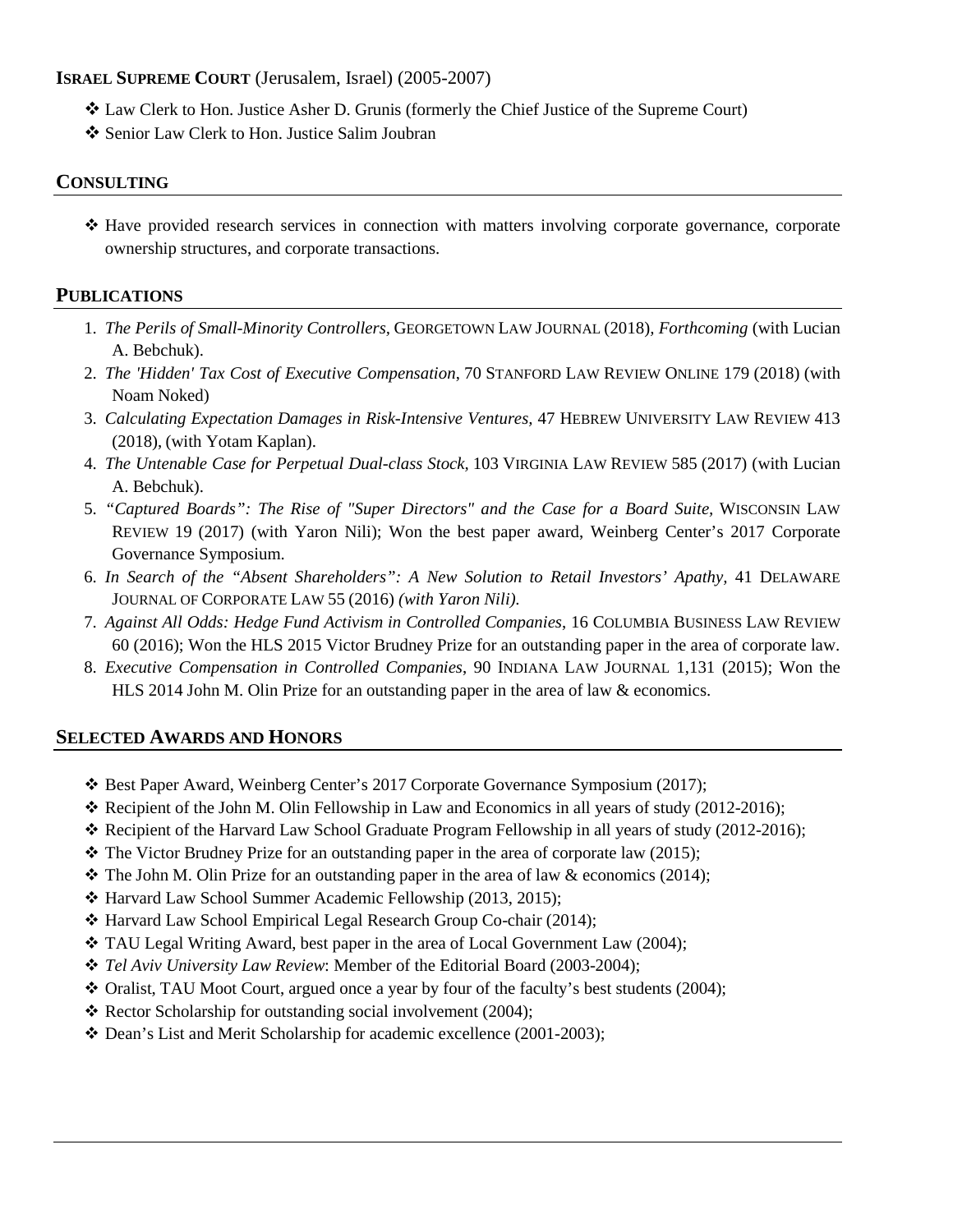# **SELECTED CONFERENCES & PRESENTATIONS**

- *The Perils of Small-Minority Controllers* (with Lucian Bebchuk)
	- o Tel Aviv University Law and Economics Workshop (TAU, June 2018);
	- o Integrating Corporate Reporting (Hebrew University, June 2018);
	- o The Annual Conference of the American Law and Economics Association (ALEA) (Boston University, May 2018);
	- o NYU/TAU Corporate Law Conference (TAU, January 2018);
	- o Harvard Law School Law and Economics Workshop (Harvard Law School, November 2017).
- *"Captured Boards": The Rise of "Super Directors" and the Case for a Board Suite* (with Yaron Nili)
	- o The Annual Conference of the American Law and Economics Association (ALEA) (Yale Law School, May 2017)
	- o 2017 Corporate Governance Symposium (Weinberg Center for Corporate Governance, University of Delaware, March 2017).
	- o The National Business Law Scholars Conference (Chicago Law School, June 2016).
- *The Untenable Case for Perpetual Dual-class Stock* (with Lucian Bebchuk)
	- o European Corporate Governance Institute (Brussels, June 2018);
	- o The Annual Conference of the American Law and Economics Association (ALEA) (Harvard Law School, May 2016);
	- o The Harvard Law School Corporate Lunch (September 2015).
- *In Search of the "Absent Shareholders": A New Solution to Retail Investors' Apathy* (with Yaron Nili)
	- o The National Business Law Scholars Conference (Chicago Law School, June 2016).
- *Against All Odds: Hedge Fund Activism in Controlled Companies*
	- o Harvard Law School SJD Colloquium (March 2016).
	- o Faculty workshop at Bar Ilan University (December 2015);
	- o Faculty workshop at Hebrew University (December 2015);
	- o Faculty workshop at Interdisciplinary Center Herzliya (December 2015);
	- o Faculty workshop at Tel Aviv University (December 2015);
	- o Harvard Law School Law and Economics Workshop (Harvard Law School, April 2015);
	- o The Annual Conference of the American Law and Economics Association (ALEA) (Columbia Law School, May 2015).
- *Executive Compensation in Controlled Companies*
	- o The Annual Conference on Empirical Legal Studies (UC Berkeley, November 2014).
	- o Harvard Law School SJD Colloquium (Harvard Law School, October 2014).
	- o Annual Meeting of the Canadian Law and Economics Association (Toronto University, September 2014).
	- o Annual Meeting of the Israeli Law and Economics Association (Tel Aviv University, December 2013).
	- o Harvard Law School Law and Economics Workshop (Harvard Law School, April 2013).